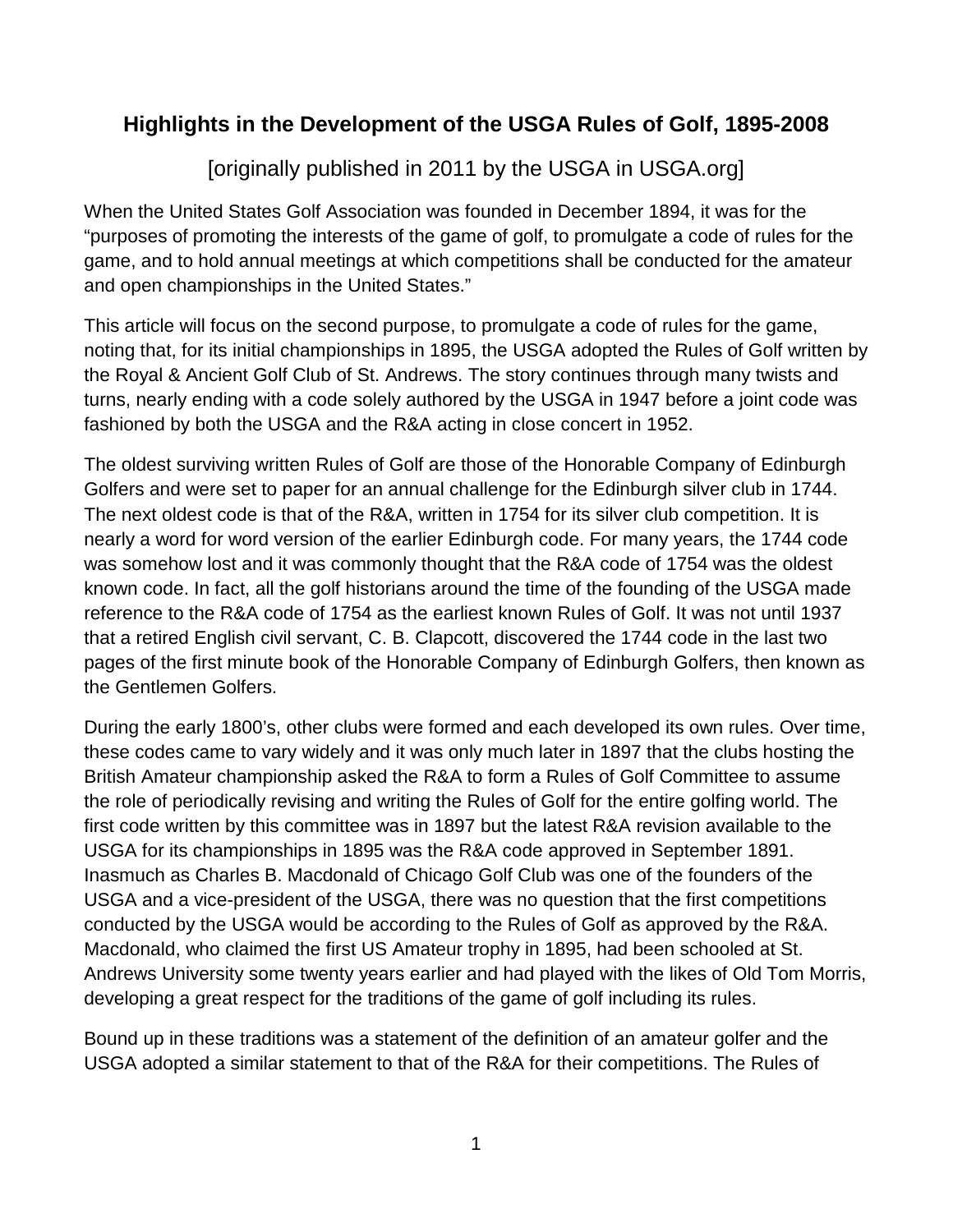Amateur Status have historically been incorporated into the Rules of Golf but that story is for another place.

Almost immediately after the competitions of 1895, the USGA realized the need for some clarification of the meaning of terms in the rules and on July 18, 1896 the executive committee of the USGA appointed a special committee consisting of Macdonald and Laurence Curtis of The Country Club of Brookline, Massachusetts, to prepare a report interpreting the Rules of Golf. Their work, which was undertaken through consultation with the R&A, resulted in the first printed Rules of Golf issued by the USGA on June 10, 1897. The preface to this document states, "The special committee have made no change in the code of the Royal and Ancient Golf Club of St. Andrews, revised in 1891; but they have appended to said rules the rulings of the United States Golf Association, based upon the results of many decisions of committees or experts, or upon customs which have obtained in the best clubs in Scotland and England." The added interpretations were not of great significance so one could conclude that the first USGA Rules of Golf was essentially that of the R&A as of 1891.

Over the next fifty years, this process of the R&A issuing infrequent revisions to the rules and the USGA adding interpretations generally without substantive changes continued until 1947 when the USGA published an entirely revised code independent of the R&A. From the time of the last major revision of the rules by the R&A in 1934, pressure had been building for major changes to the rules. Serious discussions had been taking place between the USGA and the R&A but were interrupted by WWII. The 1947 USGA code combined the rules for match play and stroke play much as in today's format, in contrast to that for prior years of dealing only with match play in the main part of the book with added stroke play rules in a separate section at the end. The R&A responded in 1950 with what was characterized by some as an experimental code with greatly reduced penalties in all sections stemming from reducing the penalty for a ball lost, out of bounds or unplayable to distance only. Finally, in 1952, the USGA and R&A jointly conceived and issued a revised Rules of Golf, ending the practice of the USGA simply adopting the R&A rules with some interpretations. However, during these fifty years there were exceptions where the USGA adopted a specific provision contrary to that in the Rules of the R&A. The most notable of these relatively few contrary provisions dealt with balls and clubs.

In the early days of golf, the game was played with a ball made of feathers tightly packed into a leather cover that was both expensive to make and of short playing life. The introduction of the hard gutta-percha ball in 1848 provided the game with a more durable ball but also one that flew much farther, thus bringing with it a new problem that made courses much shorter to play. An even longer ball came into use in the early 1900's with the invention of the rubber wound ball. At this time, although there were intricate rules for many elements of the game, there were no rules governing golf balls. With the development of balls that flew further than those of traditional design, there was a call for regulation and this was a prominent topic in golfing journals during the period 1900-1920.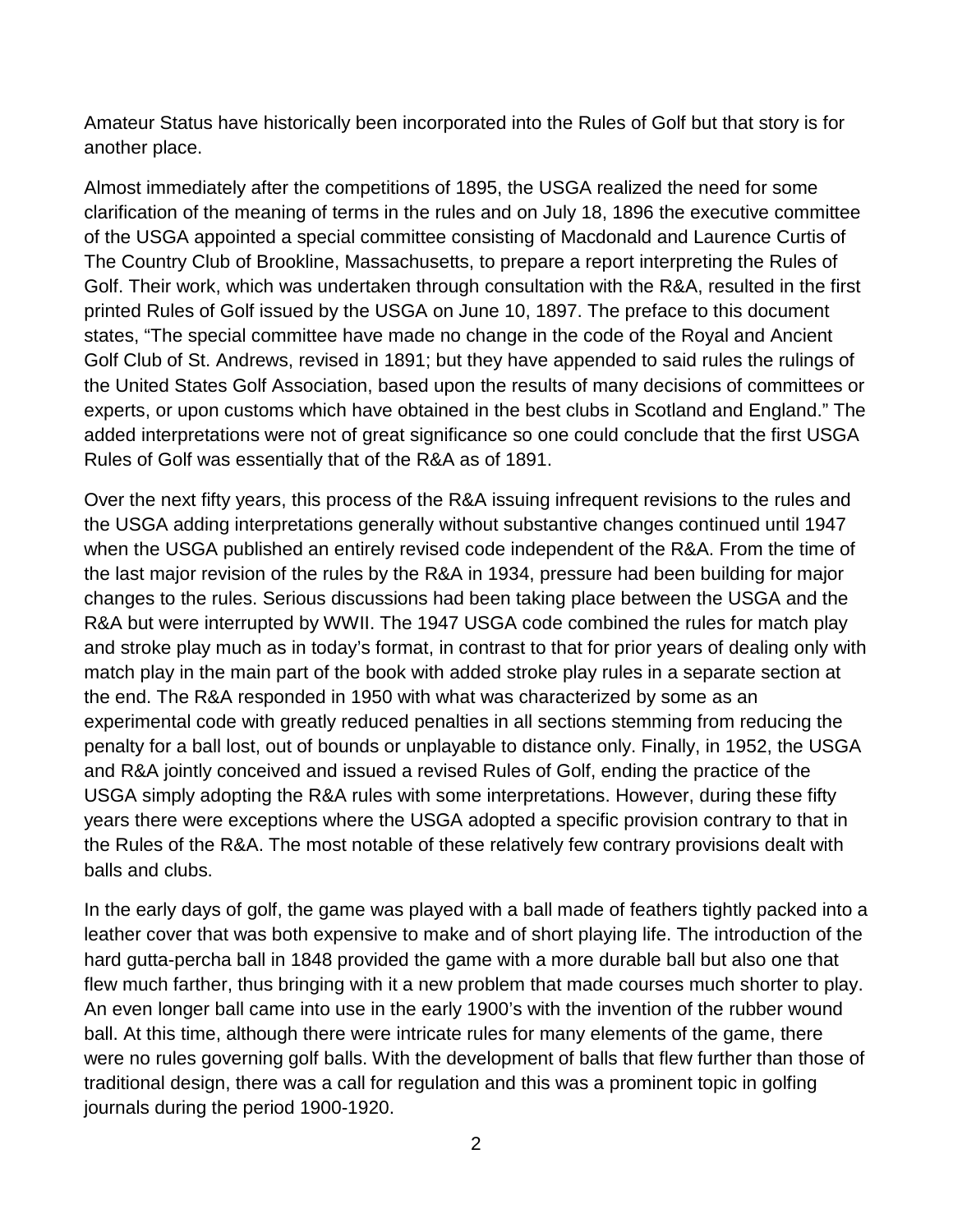Discussions between the USGA and the R&A began in earnest in 1920 with an informal conference at Muirfield, Scotland with the objective of setting specifications for the ball's size and weight to specifically limit performance. For a short while, it seemed that there was agreement on a maximum weight of 1.62 ounces and a minimum size of 1.62 inches and the R&A amended the 1920 Rules of Golf in May of 1921 to that effect. However, divergence in opinions soon appeared as the R&A moved in the direction of preferring to limit the specific gravity of the ball not its size and weight, which would have the effect of producing a floating ball. However, over the next few years, both the USGA and the R&A conducted experiments with various sizes and weights. The USGA concluded that a ball of lighter maximum weight of 1.55 ounces and a larger minimum size of 1.68 inches might be a desirable solution to the perceived problem of increased distance that a ball carried. The R&A remained to be convinced and concluded at their spring business meeting in 1929 to postpone any action on the ball specifications until further investigation. The USGA unilaterally implemented its conclusions to take effect as of January 1931. The reaction of the golfing public was swift as evidenced by letters from readers and an entire page in the July 3, 1931 edition of LIFE magazine that included a petition to be presented to the USGA stating that "We believe that the new ball is a failure. We vote that the old ball be restored to official standing." The USGA lighter ball was labeled the "balloon ball" and consequently in 1932 the USGA promptly responded with a new standard - the maximum allowed weight was increased to 1.62 ounces and minimum size of 1.68 inches was retained as the larger minimum size was popular with American golfers.

Thus, although the USGA and the R&A agreed on a standard maximum weight of 1.62 ounces, an official stalemate existed beginning in 1932 regarding the size of the ball with the USGA specifying a minimum size of 1.68 inches and the R&A allowing a smaller ball with a minimum size of 1.62 inches. Even with adoption of the joint code of 1952, the two sides agreed to disagree with each side continuing with their respective standards except that for international competitions the smaller size ball was permitted even if held in the United States. Eventually in 1990, the Rules of Golf adopted the USGA specifications of a minimum size of 1.68 inches for use worldwide.

As to clubs, a minor rift developed between the USGA and the R&A over the use of a putter with attachment of the shaft at the center of clubhead. The R&A banned this type of construction for putters in 1909 but the USGA interpreted the rules as allowing such putters. It wasn't until 1952 that both the USGA and R&A agreed on the USGA position.

Beginning in 1914, steel shafted clubs were not allowed by either the USGA or the R&A as not a permissible departure from the traditional form and make of golf clubs. The USGA relented and approved steel shafts in 1924 followed by the R&A in 1929.

With the approval of steel shafts, players soon noticed that these shafts were long-lasting but did not have the torsion of hickory thus limiting the ability of the player to curve the ball. A new